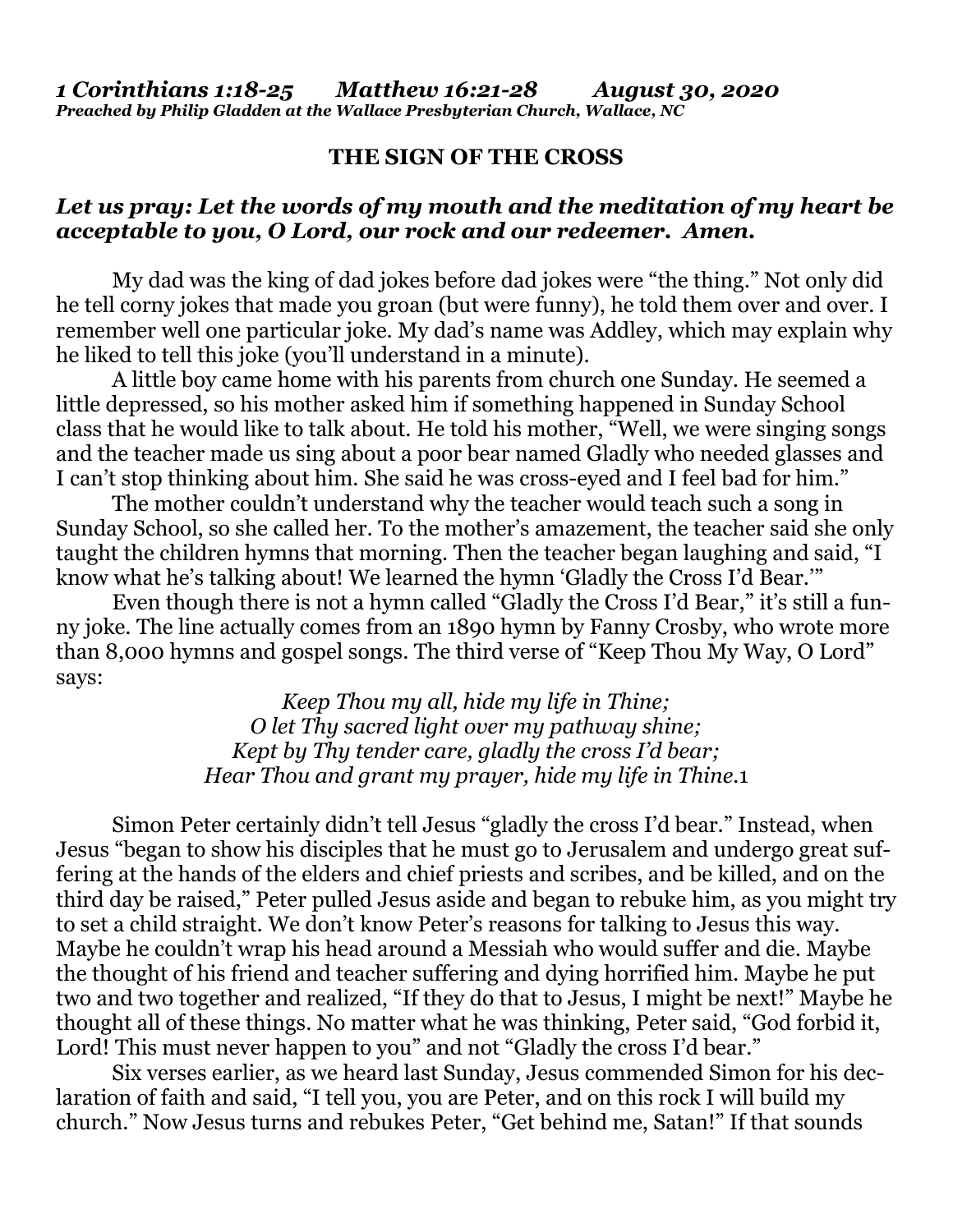vaguely familiar, it's probably because you remember Jesus saying the same thing to the devil when he tempted Jesus in the wilderness. "Turn these stones into bread! Jump! Worship me!" the devil said, and Jesus responded, "Away with you, Satan!" The devil was tempting Jesus to be a different kind of Messiah than he was called to be. He dangled the charms and lures of the world in front of him — "Serve yourself. Dazzle others so they'll follow you. Sell your soul for the things of this world." But Jesus resisted — "Get behind me, Satan!"

Peter tempted Jesus in the same way — "You can't be that kind of Messiah, Jesus. Messiahs don't get nailed to crosses and die. That doesn't make any sense." But Jesus sets Peter straight and calls him a "stumbling block," which is another way of saying, "Peter, you're tempting me to sin. You may be the Rock, but right now you're a rock that might make me stumble." Doesn't that sound a lot like what Hope read from Paul's letter to the Corinthian Christians? "For Jews desire signs and Greeks desire wisdom, but we proclaim Christ crucified, a stumbling block to Jews and foolishness to Gentiles, but to those who are the called, both Jews and Greeks, Christ the power of God and the wisdom of God." (1 Corinthians 1:22-24)`

This wasn't the first time Simon Peter had heard Jesus tell him to "get behind me." Interestingly, Jesus uses the same language in a positive way when he calls people to follow him. When Jesus saw Simon and Andrew his brother by the Sea of Galilee, he said to them, "Follow me, and I will make you fish for people." Actually he said, "Come behind me . . ." And after Peter rebuked Jesus because he talked about suffering and dying, Jesus told his disciples, "If any want to become my followers, let them deny themselves and take up their cross and follow me." Actually he said, "If any want to come after me, let take up their cross and follow me."

"Get behind me!" We need to hear Jesus say that to us both ways.

When we try to get out in front of Jesus and go our own way because his demands just seem too hard, we need to hear him say, "Get behind me, that's where you belong!" When we wonder how to be Jesus' faithful disciples, we need to hear him say, "Get behind me, that's where you belong!" But it's that next part — "take up your cross and follow me" — that is so often the stumbling block in our trying to follow behind Jesus.

What does it mean to bear your cross? We easily say, "Well, I guess that's just my cross to bear" when we talk about an overbearing boss or a difficult co-worker or the pain of inherited osteoarthritis or a broken down air conditioner in August in southeastern North Carolina or . . . whatever. But that's not what Jesus is talking about. Listen again to Jesus' call to follow him: "For those who want to save their life will lose it, and those who lose their life *for my sake* will find it." (Matthew 16:25) A difficult boss, an irritating co-worker, or physical discomfort may be difficult to put up with, but they are part of being human, not because we declare our faith in Jesus as the Messiah, the Son of the Living God and try to follow after him.

We Presbyterians are not known for making "the sign of the cross" in our personal devotions, prayers, and worship — "in the name of the Father, and of the Son, and the Holy Spirit." However, Jesus calls us to make "the sign of the cross" in how we live as his followers. As I shared in the Children's Sermon, the symbol of our Presbyterian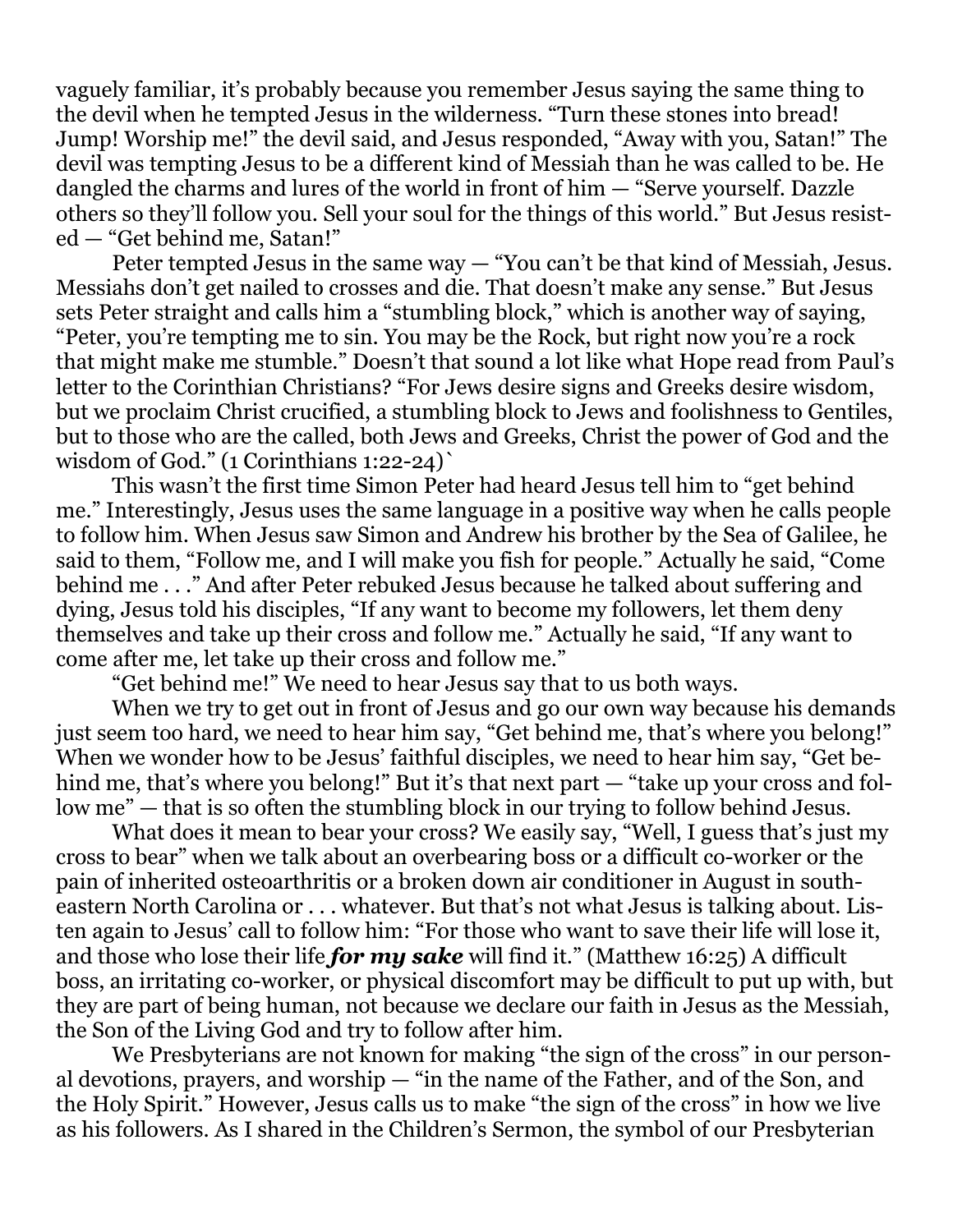Church (U.S.A.) declares what we believe, front and center. All of the other symbols make up the cross, which shapes and defines who we are as people who follow after Jesus Christ.

According to tradition, all of Jesus' disciples, except perhaps for John, were martyred for their faith (but not all by crucifixion). Some of them literally "took up their cross" and followed the way Jesus walked. That doesn't mean that you and I are literally going to be nailed to a cross. For that matter, "taking up our cross" for Jesus doesn't necessarily mean we are going to die physically because of our faith, although many Christians have and continue to die for their faith. Jesus doesn't even suggest that we ought to go looking for ways to suffer on his behalf. Sad to say, that can easily lead to self-righteousness ("Look how much I've suffered for Jesus!), which is the exact opposite of denying ourselves and taking up our crosses.

Instead, making "the sign of the cross" in how we live is a matter of priorities. Frederick Dale Bruner has said, "It is possible to be Christ-centered but not crosscentered." That's what Peter was there in Caesarea Philippi. He got the WHO of Jesus right — "You are the Messiah, the Son of the living God," but he got the HOW of Jesus all wrong — "God forbid it, Lord! This must never happen to you."

In her article called "Defining Moment," Deanna Langle writes, "The way of the cross is the way of faith. . . of claiming life and truth in the face of everything that tells us not to. This path of the cross is never lived outside of God's love. We are not to forget who we are, but rather to figure out who we are through Jesus and as people carrying the name of Jesus."<sup>2</sup>

No, we Presbyterians may not make "the sign of the cross" with our hands in worship and prayer, but we are called to make "the sign of the cross" in everything we do and in how we live. Making the sign of the cross means committing ourselves to follow Jesus, no matter where his way might lead us. Making the sign of the cross means standing up against powers and ways of the world that deny the claims Jesus puts on our lives as Lord and Savior. As one person has said, making the sign of the cross means being willing to speak up for those people the world would crucify. Last week's sermon ended with the question "How will people know?" our answer to Jesus's question "Who do you say that I am?" Today we hear Jesus call us, "Come after me, follow me, make the sign of the cross in everything you do."

"All newborn servants of the Crucified bear on their brow the seal of Christ who died. O Lord, once lifted on the glorious tree, your death has brought us life eternally. Lift high the cross, the love of Christ proclaim till all the world adore his sacred name."

*Let us pray: Lord Jesus, you call us to turn away from ourselves, to take up our cross, and to follow you — to find our lives by giving them up to your greater purpose. Open our eyes to your presence, open our ears to your call, open our hearts to one another; then send us into the world to live and work as your faithful disciples. Amen.*